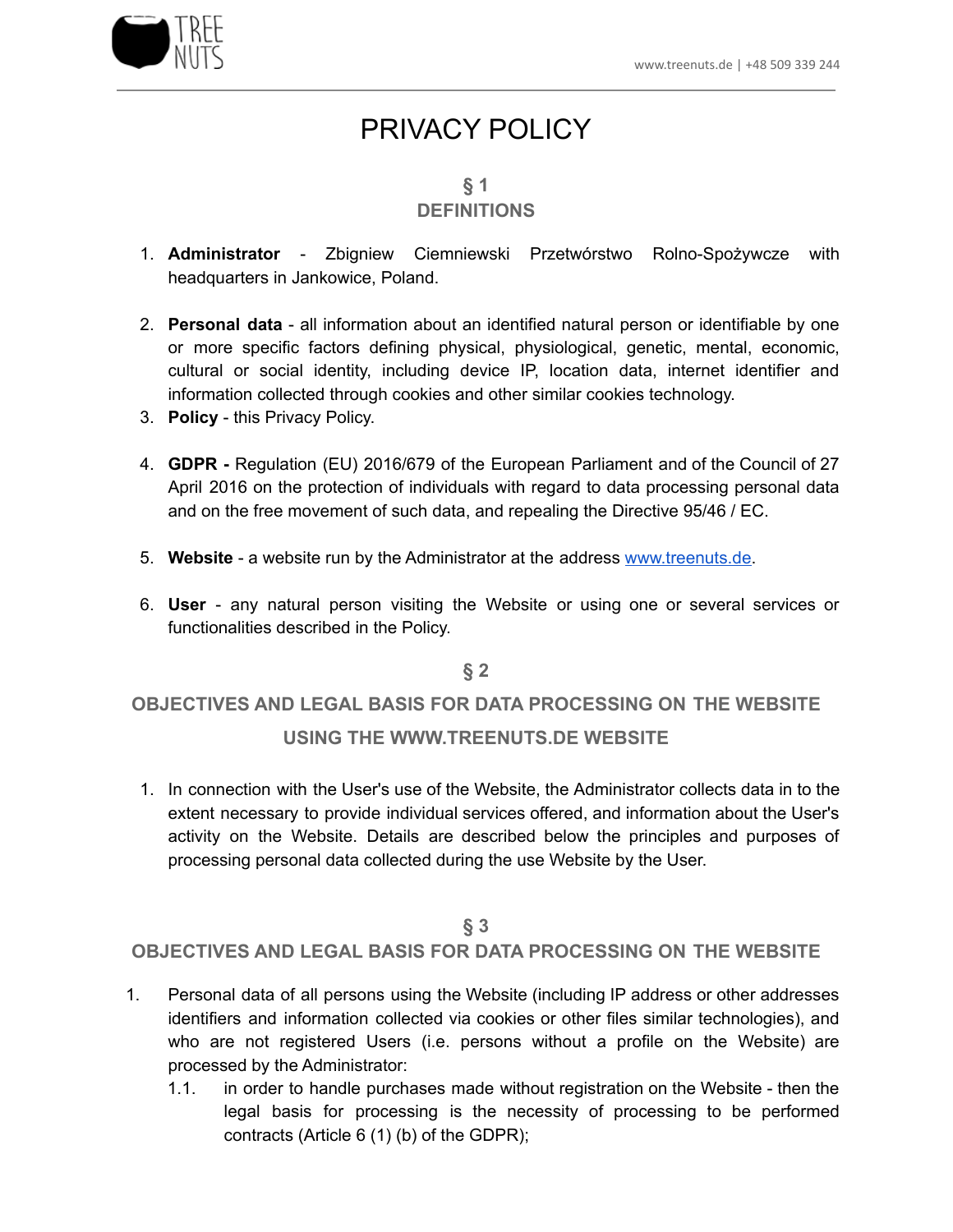

- 1.2. in order to handle complaints then the legal basis for processing is the necessity of processing to perform the contract (Article 6 (1) (b) of the GDPR);
- 1.3. for analytical and statistical purposes then the legal basis processing is the legitimate interest of the Administrator (Article 6 (1) (f) of the GDPR) consisting in conducting analyzes of Users' activity, as well as their preferences to improve the functionalities used and the services provided;
- 1.4. in order to possibly establish and pursue claims or defend against them the legal basis for processing is the Administrator's legitimate interest (Article 6 paragraph 1 letter f of the GDPR) consisting in the protection of his rights;
- 1.5. for marketing purposes of the Administrator and other entities rules the processing of personal data for marketing purposes is described in the "MARKETING" section. The User's activity on the Website, including his personal data, is recorded in logs system (a special computer program for storing chronological record containing information about events and activities related to IT system used to provide services by the Administrator). Collected in logs, information processed in connection with the provision of services. The administrator processes them also for technical purposes, in particular, the data may be temporarily stored and processed to ensure the security and proper functioning of the systems IT, e.g. in connection with making backup copies, testing changes in IT systems, detecting irregularities or protecting against fraud i attacks.

# **§ 4 PLACING ORDERS**

- 1. Placing an order (purchase of goods or services) by the Website User is associated with with the processing of his personal data. Providing data marked as mandatory is required to accept and service the order, and failure to provide them results in the lack of its implementation. Providing other data is optional.
- 2. Personal data is processed:
	- 2.1. order to fulfill the order placed the legal basis for processing is the necessity of processing to perform the contract (Article 6 (1) (b) of the GDPR); in the scope of optional data, the legal basis for processing is consent (Article 6 (1) (a) of the GDPR);
	- 2.2. in order to fulfill the statutory obligations incumbent on the Administrator, resulting in particular from tax regulations and provisions on accounting - the legal basis for processing is the legal obligation (Article 6 par. 1 lit. c GDPR);
	- 2.3. for analytical and statistical purposes the legal basis for processing is the legitimate interest of the Administrator (Article 6 (1) (f) of the GDPR) consisting conducting analyzes of Users' activity on the Website, as well as their preference purchasing in order to improve the functionalities used;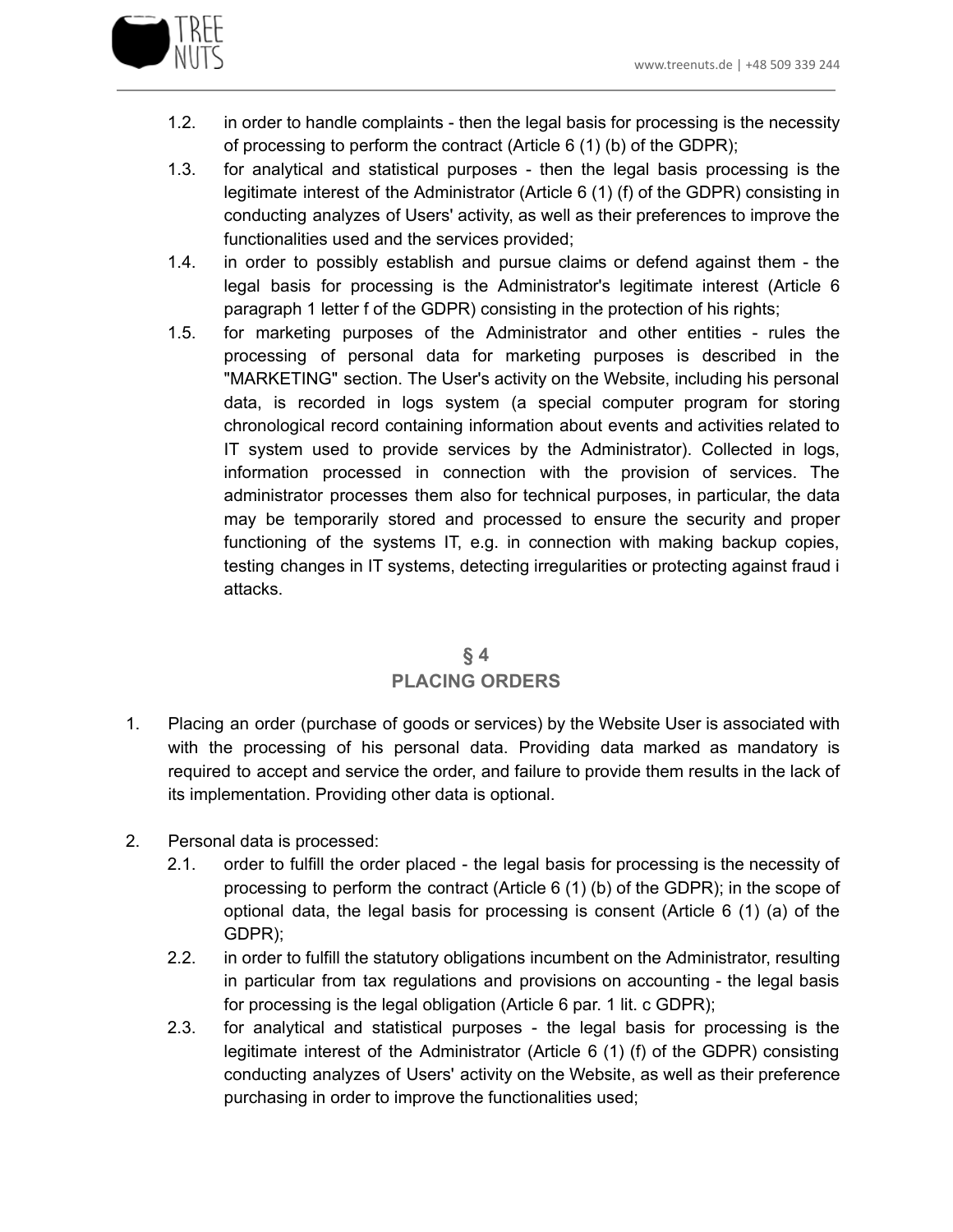

2.4. in order to possibly establish and pursue claims or defend against them - the legal basis for processing is the Administrator's legitimate interest (Article 6 paragraph 1 lit. f GDPR) consisting in the protection of his rights.

# **§ 5 CONTACT FORMS**

- 1. The administrator provides the ability to contact him using electronic contact forms. Using the form requires an application personal data necessary to contact the User and provide response to the inquiry. The User may also provide other data to facilitate contact or handling your inquiry. Providing data marked as mandatory is required to accept and handle inquiries, and failure to do so results in the lack of handling options. Providing other data is voluntary.
- 2. Personal data is processed:
	- 2.1. in order to identify the sender and handle his inquiry sent by the provided form the legal basis for processing is necessity processing for the performance of a service contract (Article 6 (1) (b) of the GDPR);
	- 2.2. for analytical and statistical purposes the legal basis for processing is the legitimate interest of the Administrator (Article 6 (1) (f) of the GDPR) consisting in keeping statistics of inquiries submitted by Users via Website in order to improve its functionality.

# **§ 6**

#### **MARKETING**

- 1. The Administrator processes Users' personal data in order to carry out activities marketing, which may include:
	- 1.1. displaying marketing content to the User that is not adapted to his preferences (contextual advertising);
	- 1.2. displaying marketing content corresponding to the User interests (behavioral advertising);
	- 1.3. sending e-mail notifications about interesting offers or content, which in some cases contain commercial information;
	- 1.4. conducting other types of activities related to marketing direct goods and services (sending commercial information by road electronic and telemarketing activities).

# **§ 7 CONTEXTUAL ADVERTISING**

1. The Administrator processes Users' personal data for marketing purposes in connection with directing contextual advertising to Users (i.e. advertising that is not adjusted to the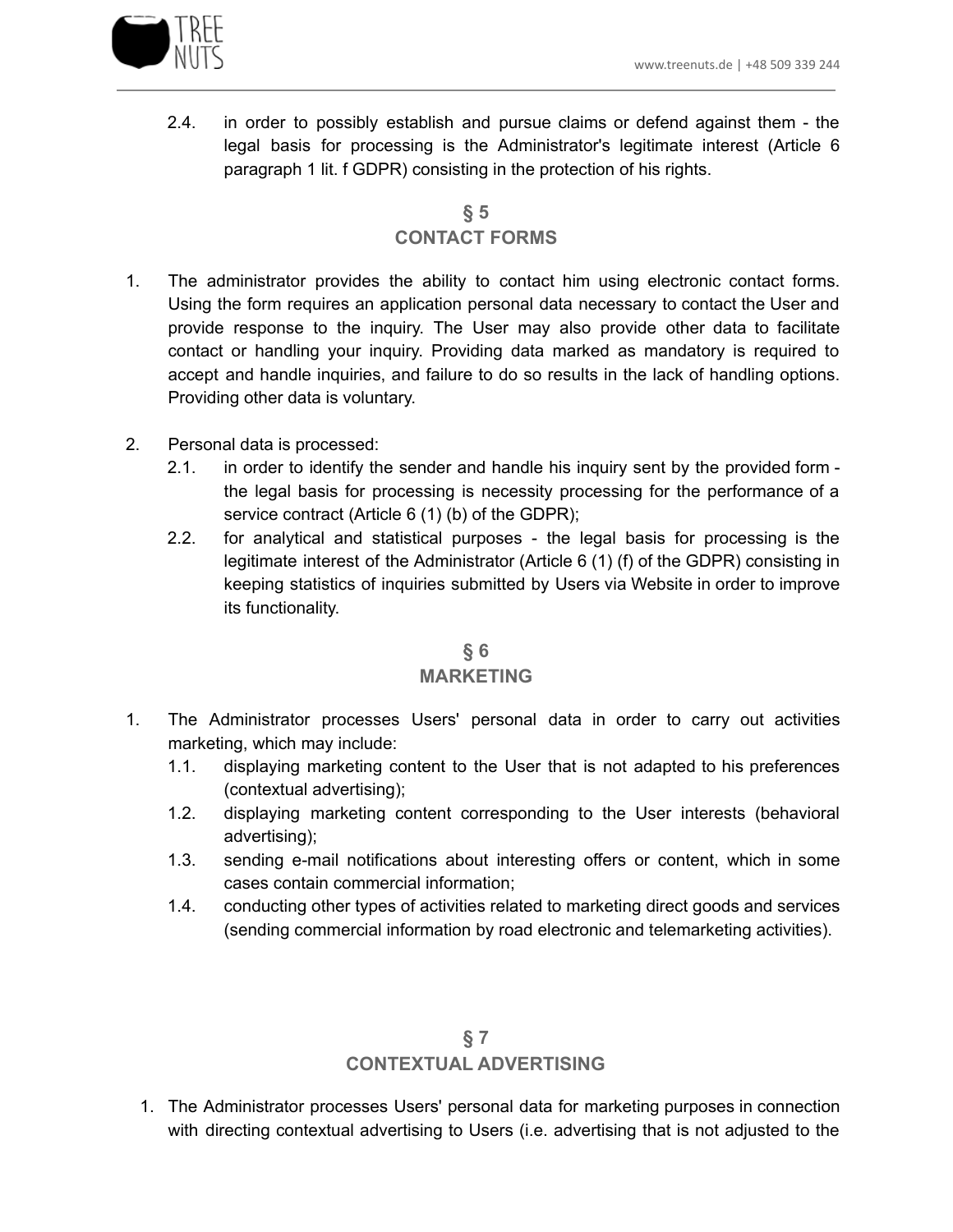

User's preferences). The processing of personal data takes place then in connection with the implementation of the legitimate interest of the Administrator (art.6 par.1 lit.f GDPR).

## **§ 8 BEHAVIORAL ADVERTISING**

- 1. The Administrator processes Users' personal data, including personal data collected via cookies and other similar technologies, for marketing purposes in connection with targeting behavioral advertising to Users (i.e. advertising that is tailored to the User's preferences). Data processing personal data also includes profiling of Users. Usage personal data collected through this technology for marketing purposes, in particular in the promotion of services and goods of third parties, is carried out based on the legitimate interest of the administrator and only on condition that the User consented to the use of cookies. Consent to use cookies can be expressed through the appropriate configuration of the browser, and can also be withdrawn at any time, in particular by clearing the cookie history and disabling cookies in the browser settings.
- 2. This consent may be withdrawn at any time.

# **§ 9 DIRECT MARKETING**

1. If the User has consented to receive marketing information for via e-mail, SMS and other means of electronic communication, data User's personal data will be processed for the purpose of sending such information. Basis data processing is the Administrator's legitimate interest in shipping marketing information within the limits of the consent granted by the User (marketing direct). The user has the right to object to the processing of data for the purposes of direct marketing, including profiling. The data will be stored for this purpose for the duration of the legitimate interest of the Administrator, unless The user will object to receiving marketing information.

#### **§ 10**

#### **SOCIAL NETWORK**

1. The administrator processes personal data of Users visiting profiles Administrator carried out in social media (Facebook, Instagram, Google+). These data are processed only in connection with keeping the profile, including for the purpose informing Users about the Administrator's activity and promoting various the type of events, services and products, as well as to communicate with users for through the functionalities available on social media. Basis the legal processing of personal data by the Administrator for this purpose is his legitimate interest (Article 6 (1) (f) of the GDPR) consisting in promoting your own brand and building and maintaining a brand community.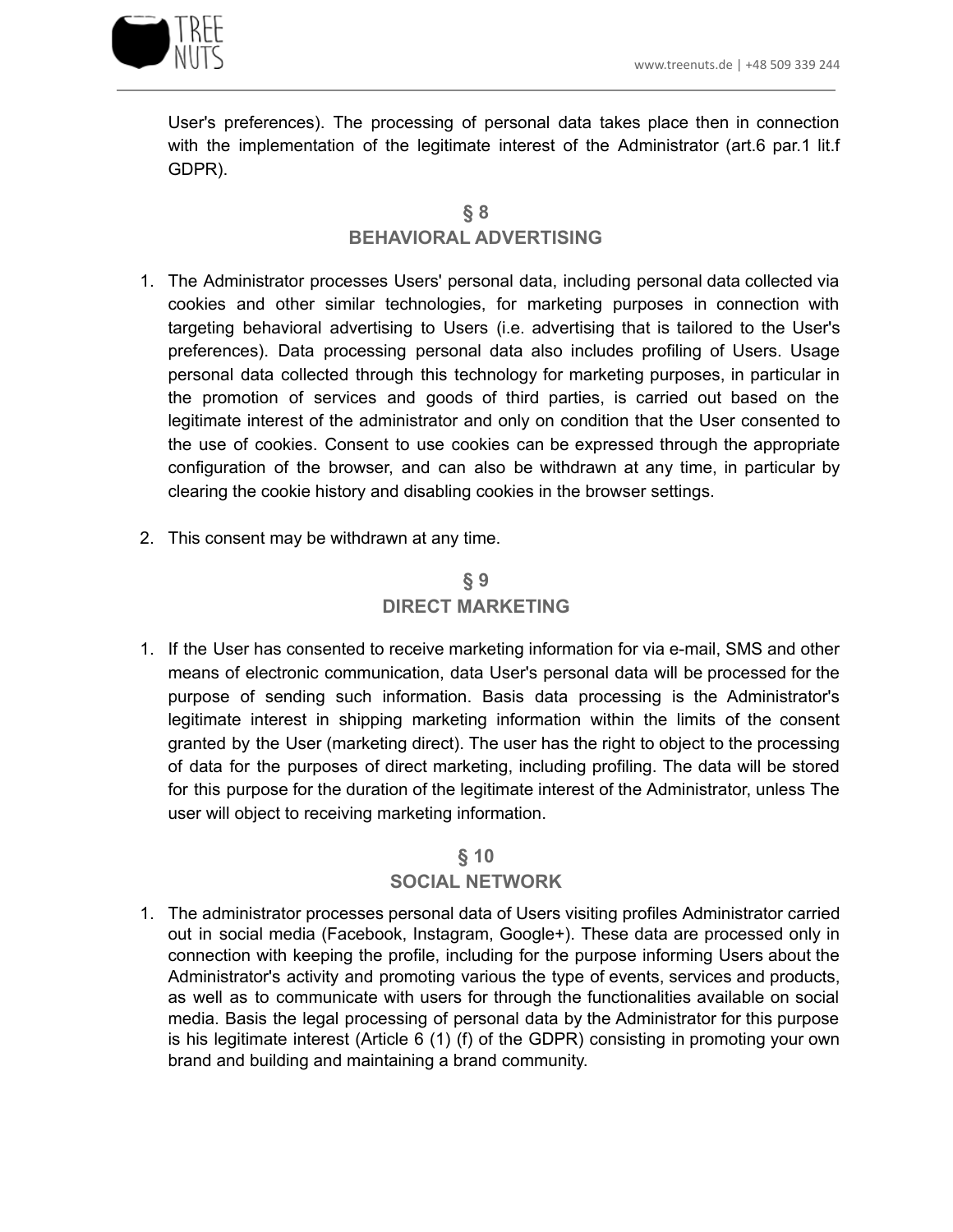

#### **§ 11 MOBILE APPLICATIONS**

- 1. The Administrator processes Users' personal data also for the purpose of enabling using the services offered on the Website, as well as additional services for via mobile applications. Users' data is processed for the purpose of registration and using mobile applications. The legal basis for data processing is including necessary to perform the contract (Article 6 (1) (b) of the GDPR).
- 2. By means of mobile applications, the User may in particular: browse Website assortment, place orders and make payments for them, read the information provided in the mobile application and use other functionalities available in the mobile application. The administrator informs that due to restrictions technical mobile application does not provide the possibility to use all of them Website functionalities that are available through the Website.

# **§ 12 COOKIES AND SIMILAR TECHNOLOGY**

1. Cookies are small text files installed on the User's device browsing the Website. Cookies collect information that facilitates the use of the website internet - e.g. by remembering the User's visits to the Website and activities performed by him.

# **§ 13 "SERVICE" COOKIES**

- 1. The administrator uses the so-called service cookies primarily for the purpose providing the User with services provided electronically and improving the quality these services. Therefore, the Administrator and other entities providing for him analytical and statistical services use cookies by storing information or by accessing information already stored in the telecommunications device end user (computer, telephone, tablet, etc.). Cookies used in to this end include:
	- 1.1. cookies with data entered by the User (session ID) for the duration of the session (user input cookies);
	- 1.2. authentication cookies used for demanding services authentication for the duration of the session (authentication cookies);
	- 1.3. cookies used to ensure security, e.g. used for detection of fraud in the field of authentication (user centric security cookies);
	- 1.4. session cookies for multimedia players (e.g. cookies flash player), for the duration of the session (multimedia player session cookies);
	- 1.5. persistent cookies used to personalize the User interface on time session duration or slightly longer (user interface customization cookies),
	- 1.6. cookies used to remember the contents of the basket for the duration sessions (shopping cart cookies);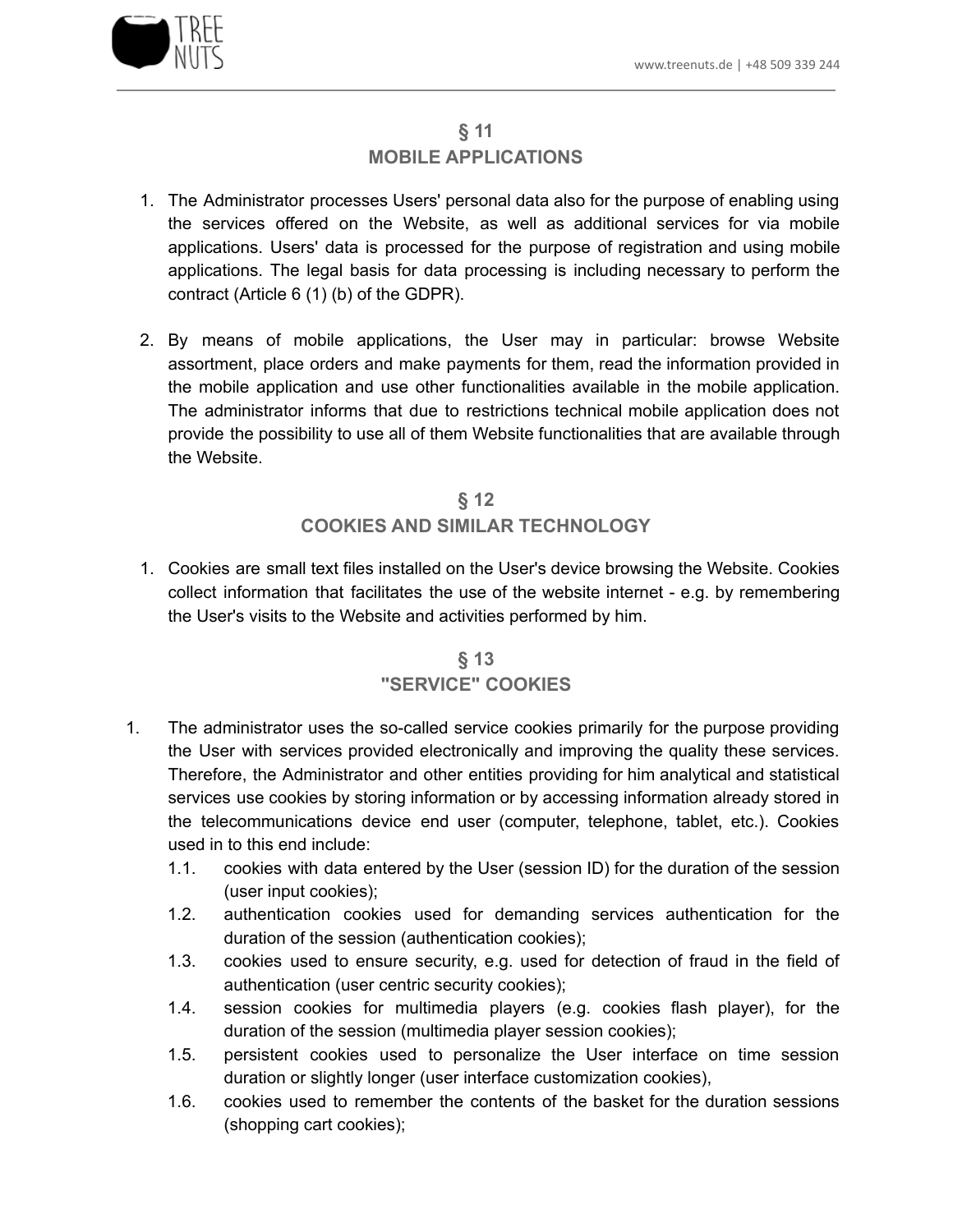

1.7. cookies used to monitor traffic on the website, i.e. data analytics, including Google Analytics cookies (these are files used by Google for the purpose of analyzing the way the User uses the Website, to creating statistics and reports on the functioning of the Website). Google doesn't uses the collected data to identify the User or does not link these information to enable identification. Detailed information on the scope of i the principles of data collection in connection with this service can be found under link: https://www.google.com/intl/pl/policies/privacy/partners.

## **§ 14 "MARKETING" COOKIES**

1. The administrator also uses cookies for marketing purposes, including the connection with targeting Users with behavioral advertising. For this purpose, the Administrator stores information or accesses information already stored at the User's telecommunications end device (computer, telephone, tablet, etc.). The use of cookies and personal data collected through them in marketing purposes, in particular in the promotion of services and goods third parties, requires the consent of the User. This consent may be given through the appropriate configuration of the browser, and can also stay at any time withdrawn, in particular by clearing the cookie history and turning off cookies in the browser settings.

#### **§ 15**

#### **PERIOD OF PROCESSING OF PERSONAL DATA**

- 1. The period of data processing by the Administrator depends on the type of provided service and purpose of processing. As a rule, the data is processed for the duration of the service services or performance of the order, until the consent or notification is withdrawn effective objection to data processing in cases where the basis is legal data processing is the legitimate interest of the Administrator.
- 2. The data processing period may be extended in the event that the processing it is necessary to establish and pursue any claims or defend against them, a after that time only if and to the extent that it will be required by the regulations rights. After the expiry of the processing period, the data is irreversibly deleted or anonymized.

## **§ 16 USER RIGHTS**

- 1. Data subjects have the following rights:
	- 1.1. The right to information about the processing of personal data on this on the basis of the person making such a request, the Administrator provides information about processing of personal data, including in particular the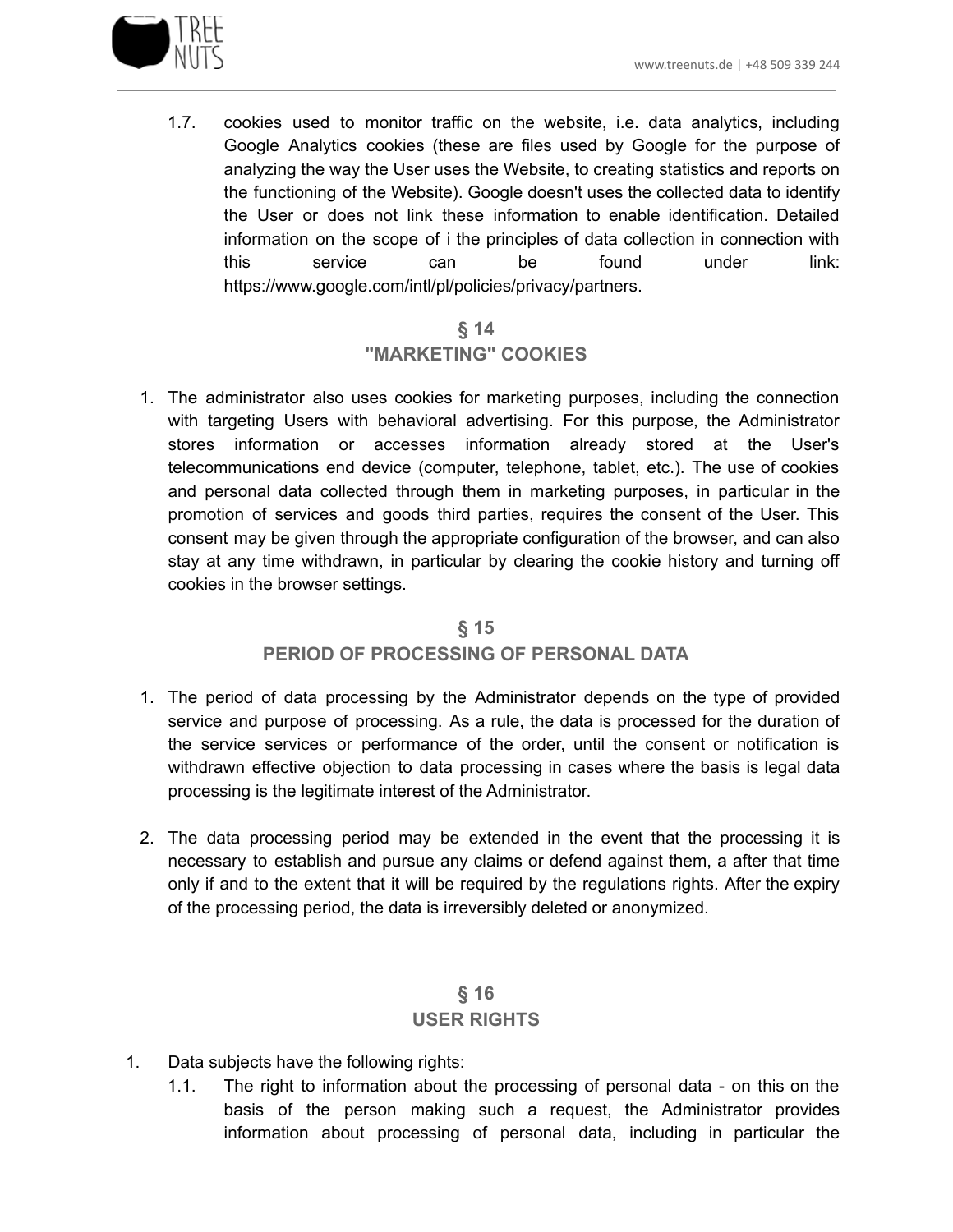

purposes and grounds legal processing, the scope of data held, entities to whom the data is processed personal data are disclosed and the planned date of their removal;

- 1.2. The right to obtain a copy of the data on this basis, the Administrator transfers a copy of the processed data relating to the person submitting the request;
- 1.3. The right to rectify on this basis, the Administrator removes any non-conformities or errors regarding the processed personal data, and complete or update them if they are incomplete or have changed;
- 1.4. The right to delete data on this basis, you can request deletion data the processing of which is no longer necessary to achieve any of the the purposes for which they were collected;
- 1.5. The right to limit processing on this basis, the Administrator ceases to operate on personal data, with the exception of operations on which the data subject has consented to and their storage, in accordance with the adopted retention rules, or until the reasons for the limitation cease to exist data processing (e.g. a decision of the supervisory authority will be issued, permitting further data processing);
- 1.6. The right to transfer data on this basis, to the extent to which the data are processed in connection with the concluded contract or consent, the Administrator issues the data provided by the data subject in the allowing them to be read by a computer. It is also possible to request sending these data to another entity - provided, however, that they exist in this regard, the technical possibilities both on the part of the Administrator and this another entity;
- 1.7. The right to object to data processing for purposes marketing the data subject may object at any time the processing of personal data for marketing purposes, without necessity the reasons for such objection;
- 1.8. The right to object to other purposes of data processing a person, the data subject may object to data processing at any time on the basis of the Controller's legitimate interest (e.g. for the purposes of analytical or statistical or for reasons related to the protection of property). The objection in this respect should contain a justification and is subject to assessment Administrator;
- 1.9. The right to withdraw consent if the data is processed on the basis of consent the data subject has the right to withdraw it at any time, however does not affect the lawfulness of the processing carried out prior to its withdrawal consent;
- 1.10. Right to complaint if it is found that data processing personal data violates the provisions of the GDPR or other data protection regulations personal data, the data subject may submit a complaint to the President of the Office Personal Data Protection.
- 2. An application regarding the exercise of the rights of data subjects may be submitted:
	- 2.1. in writing to the following address: Zbigniew Ciemniewski Przetwórstwo Rolno-Spożywcze, ul. Dzika 23, 43-215 Jankowice;
	- 2.2. by e-mail to the following address: [biuro@treenuts.pl](mailto:biuro@treenuts.pl).
- 3. The application should, if possible, precisely indicate what it concerns request, i.e. in particular: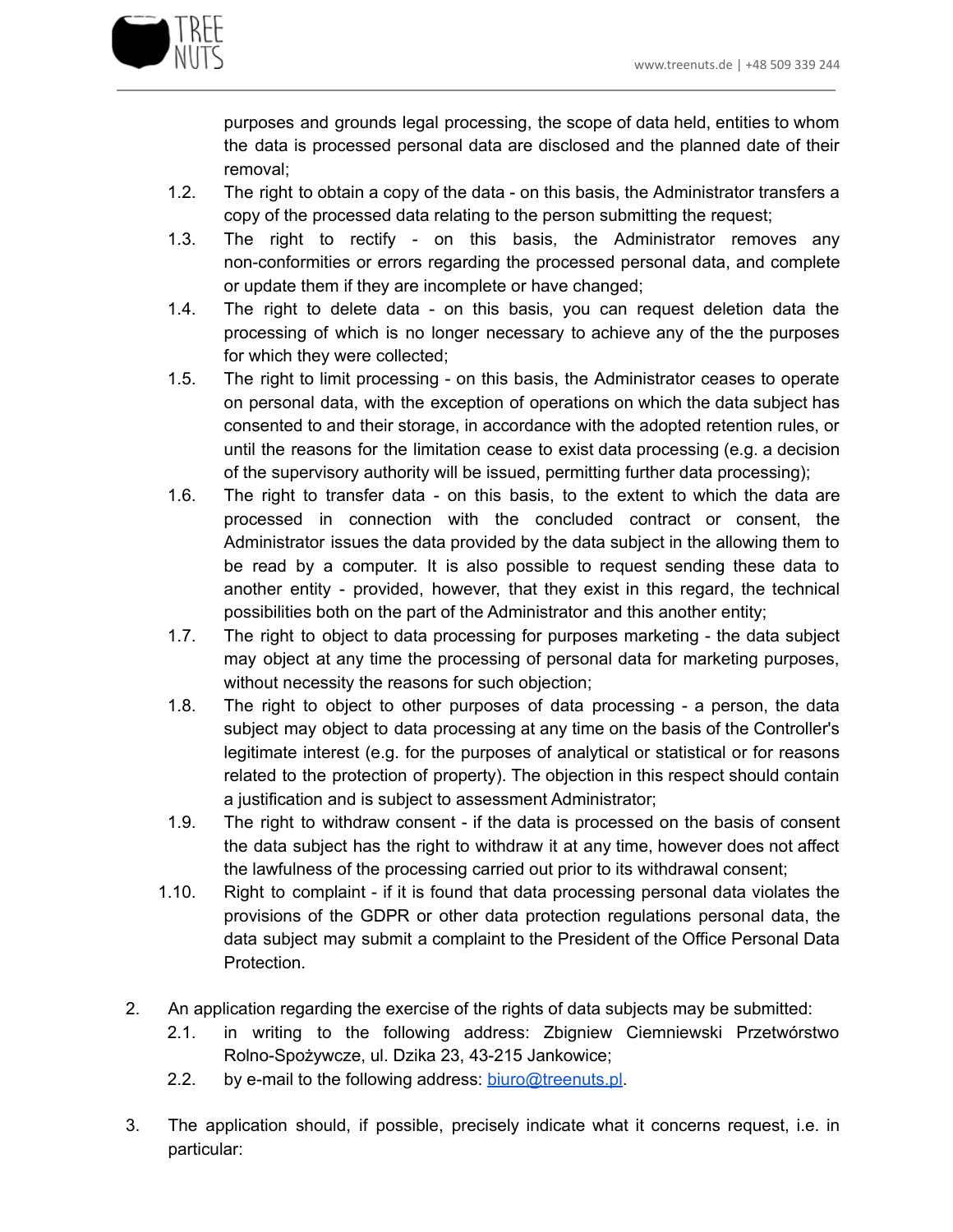

- 3.1. what right does the person submitting the application want to use (e.g. law to receive a copy of the data, the right to delete data, etc.);
- 3.2. what processing process the request concerns (e.g. the use of a specific services, activity on a specific website, receiving a newsletter containing commercial information to a specific email address, etc.);
- 3.3. what processing purposes the request relates to (e.g. marketing purposes, purposes analytical, etc.).
- 4. If the Administrator is unable to determine the content of the request or identify the person submitting the application based on the submitted application, will ask the applicant for additional information.
- 5. The answer to the applications will be given within one month of its receipt. IN if it is necessary to extend this deadline, the Administrator will inform the applicant about the reasons for such an extension.
- 6. The answer will be given to the e-mail address from which the application was sent, and to in the case of applications sent by letter, by regular mail to the address indicated by the applicant, unless the content of the letter indicates the will to receive feedback to the e-mail address (in this case, please enter your e-mail address).

# **§ 17 DATA RECIPIENTS**

- 1. In connection with the provision of services, personal data will be disclosed to external entities, including in particular suppliers responsible for the operation of systems IT companies, entities such as banks and payment operators, service providers accounting, legal, auditing, consulting services, couriers (in connection with the implementation of orders), marketing agencies (in the field of marketing services);
- 2. If the User's consent is obtained, his data may also be shared with other entities for their own purposes, including marketing purposes.
- 3. The Administrator reserves the right to disclose selected information regarding User to competent authorities or third parties who submit a request for granting such information, on the appropriate legal basis and in accordance with the provisions of applicable law.

## **§ 18 TRANSFER OF DATA OUTSIDE EEA**

1. The level of personal data protection outside the European Economic Area (EEA) differs from that provided by European law. For this reason The administrator transfers personal data outside the EEA only when it is necessary, and with ensuring an appropriate level of protection, primarily through: